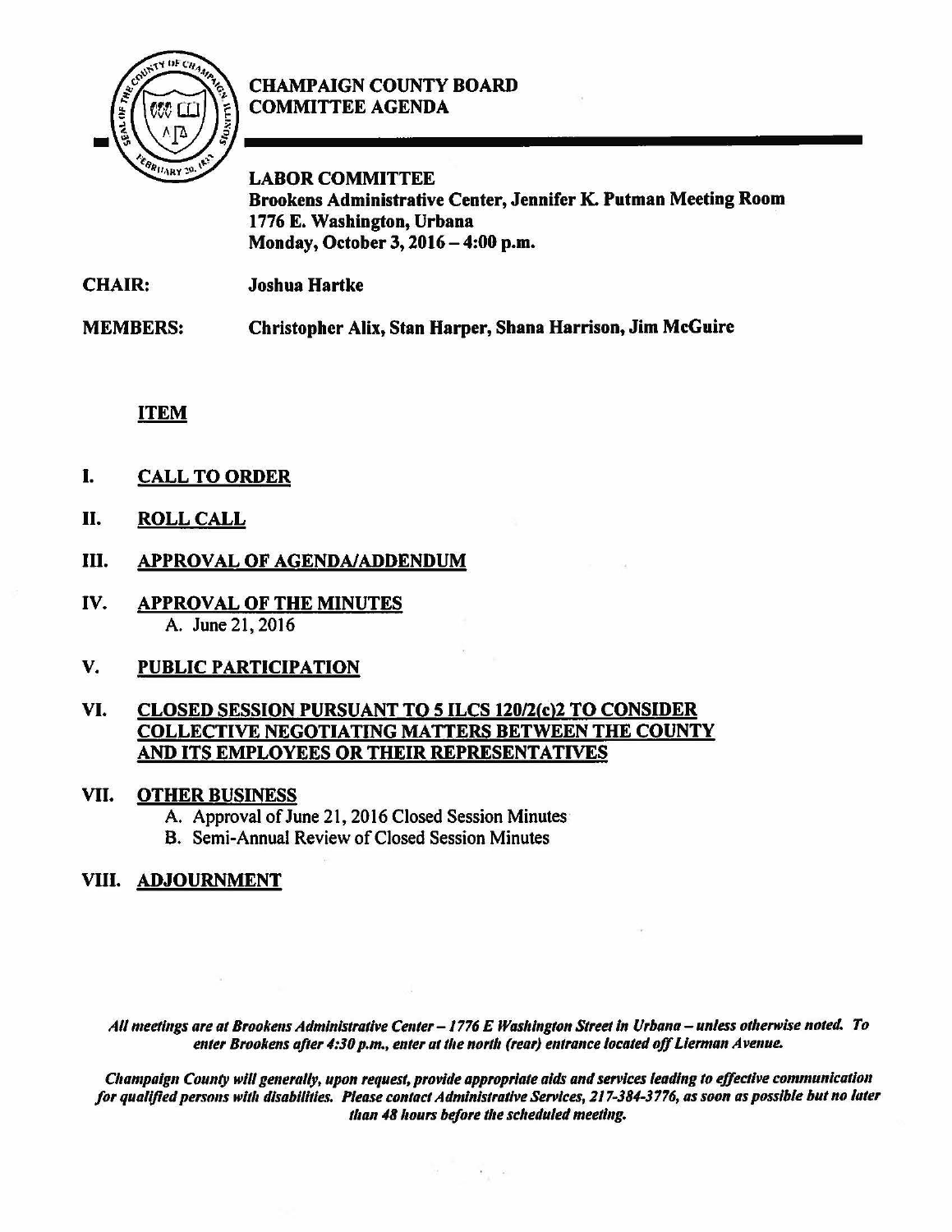| <b>CHAMPAIGN COUNTY BOARD</b><br><b>COMMITTEE MINUTES</b><br><b>LABOR COMMITTEE</b><br>Tuesday, June 21, 2016<br>Brookens Administrative Center, Jennifer K. Putman Meeting Room<br>1776 E. Washington St., Urbana |                                                                                                                                                                                                  |
|--------------------------------------------------------------------------------------------------------------------------------------------------------------------------------------------------------------------|--------------------------------------------------------------------------------------------------------------------------------------------------------------------------------------------------|
|                                                                                                                                                                                                                    |                                                                                                                                                                                                  |
| <b>MEMBERS ABSENT:</b>                                                                                                                                                                                             | None                                                                                                                                                                                             |
| <b>OTHERS PRESENT:</b>                                                                                                                                                                                             | Deb Busey (Retired County Administrator), John Farney (Auditor),<br>Barb Mann (State's Attorney's office), Kay Rhodes (Administrative<br>Assistant), Rick Snider (County Administrator)          |
| <b>Call to Order</b>                                                                                                                                                                                               |                                                                                                                                                                                                  |
| Hartke called the meeting to order at 4:00 p.m.                                                                                                                                                                    |                                                                                                                                                                                                  |
| <b>Roll Call</b>                                                                                                                                                                                                   |                                                                                                                                                                                                  |
|                                                                                                                                                                                                                    | Harper, Harrison, and Hartke were present, establishing the presence of a quorum.                                                                                                                |
| <b>Approval of Agenda/Addendum</b>                                                                                                                                                                                 |                                                                                                                                                                                                  |
| unanimous support.                                                                                                                                                                                                 | MOTION by Harper to approve the agenda; seconded by Harrison. Motion carried with                                                                                                                |
| <b>Approval of Minutes</b>                                                                                                                                                                                         |                                                                                                                                                                                                  |
| tion carried with unanimous support.                                                                                                                                                                               | MOTION by Harrison to approve the minutes of January 28, 2016; seconded by Harper. Mo-                                                                                                           |
| <b>Public Participation</b>                                                                                                                                                                                        |                                                                                                                                                                                                  |
|                                                                                                                                                                                                                    | There was no public participation. Alix entered the meeting at 4:02 p.m.                                                                                                                         |
|                                                                                                                                                                                                                    | CLOSED SESSION PURSUANT TO 5 ILCS 120/2(c) 2 TO CONSIDER COLLECTIVE NEGO-                                                                                                                        |
| <b>RESENTATIVES</b>                                                                                                                                                                                                | TIATING MATTERS BETWEEN THE COUNTY AND ITS EMPLOYEES OR THEIR REP-                                                                                                                               |
|                                                                                                                                                                                                                    |                                                                                                                                                                                                  |
|                                                                                                                                                                                                                    | MOTION by Harrison to enter into closed session pursuant to 5 ILCS 120/2(c) 2 to consider<br>collective negotiating matters between Champaign County and its employees or their representatives. |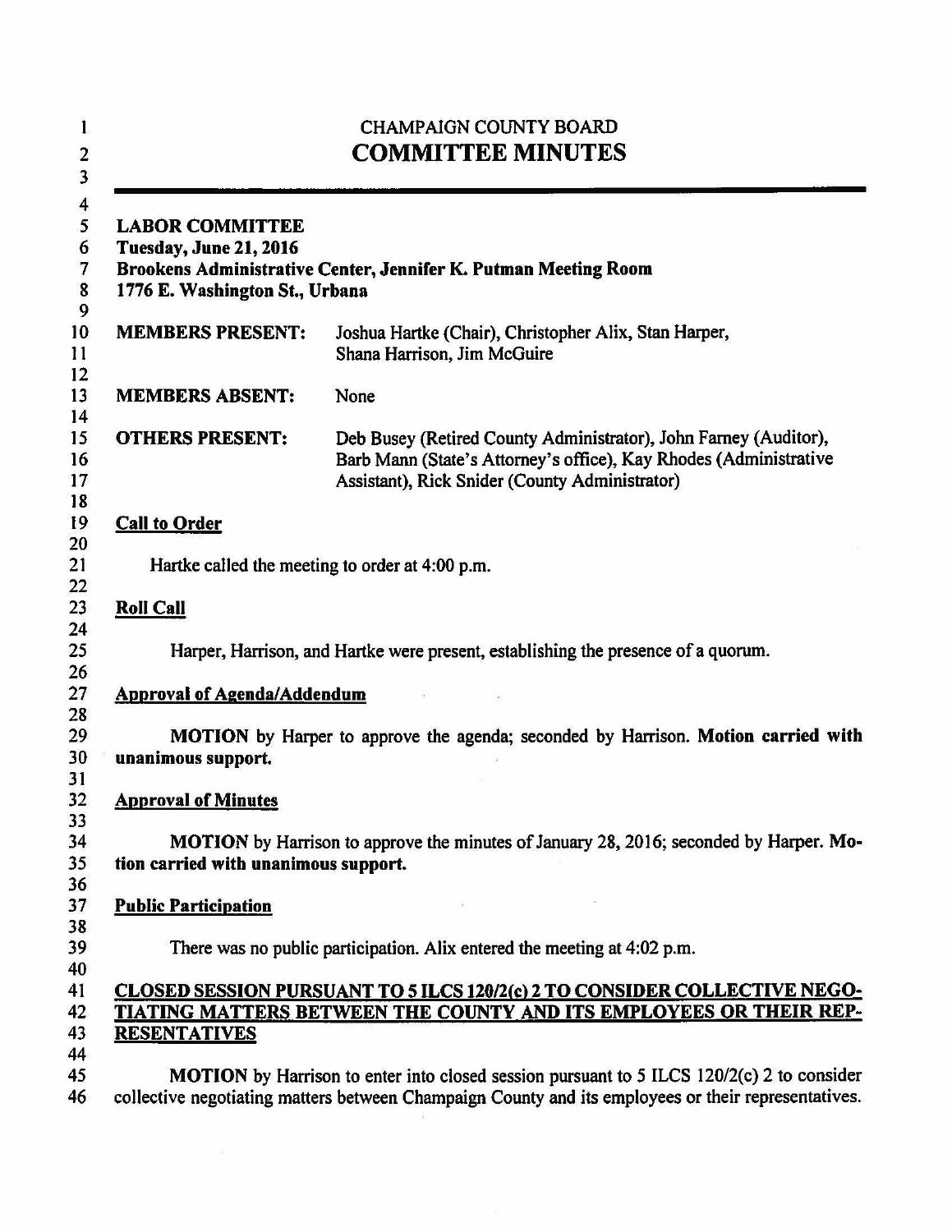47 She further moved that the following individuals remain present: County Auditor; County Administra-<br>48 tor: Retired County Administrator: Assistant State's Attorney and the Recording Secretary; seconded 48 tor; Retired County Administrator; Assistant State's Attorney and the Recording Secretary; seconded<br>49 by Harper, Motion carried by roll call vote of 4 to 0. Alix, Harper, Harrison, and Hartke voted in 49 by Harper. Motion carried by roll call vote of 4 to 0. Alix, Harper, Harrison, and Hartke voted in  $50$  favor of the motion. The committee entered into closed session at 4:03 p.m. McGuire entered the closed 50 favor of the motion. The committee entered into closed session at  $4:03$  p.m. McGuire entered the closed session at  $4:07$  p.m. session at 4:07 p.m. 52 The committee resumed open session at 4:25 p.m. 54<br>55 **Other Business** 56<br>57 57 MOTION by Alix to approve the Closed Session minutes of January 28, 2016; seconded by<br>58 Harrison. Motion carried with unanimous support. Harrison. Motion carried with unanimous support. 59 60 Adiournment 61 62 Hartke declared the meeting adjourned at 4:26 p.m. 63 Respectfully Submitted, *65*  66<br>67 **Kay Rhodes** 68 Administrative Assistant